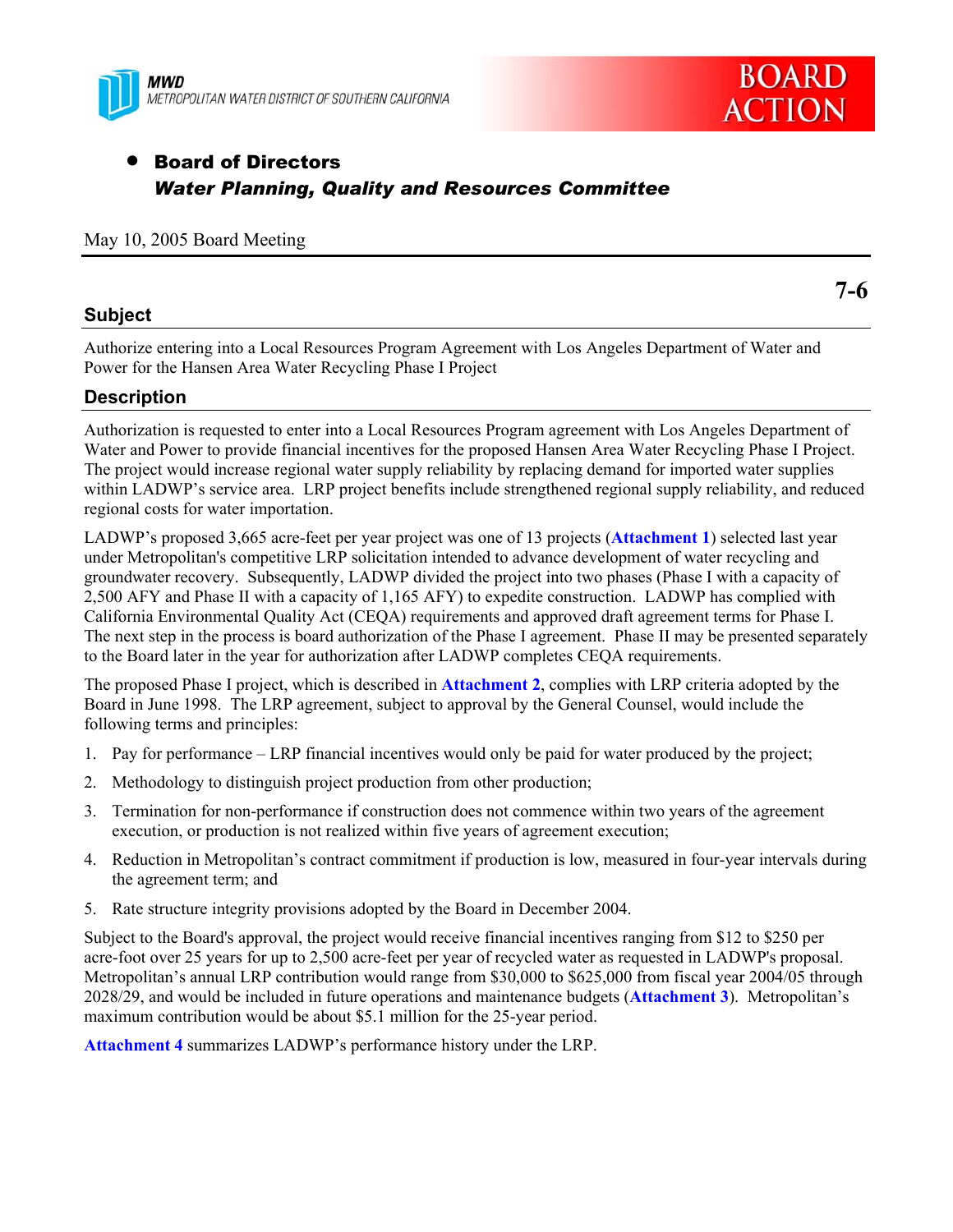## **Board Policy**

By Minute Item 41734, dated January 9, 1996, board adoption of the Integrated Resources Plan

By Minute Item 43021, dated June 9, 1998, board adoption of the Local Resources Program

By Minute Item 45828, dated July 12, 2004, board adoption of the Integrated Water Resources Plan Update

By Minute Item 46045, dated December 14, 2004, board adoption of rate structure integrity language

# **California Environmental Quality Act (CEQA)**

CEQA determination for Staff Recommendation:

Pursuant to the provisions of CEQA and the State CEQA Guidelines, the Los Angeles Department of Water and Power, acting as the Lead Agency, prepared an Environmental Impact Report (EIR) for the East Valley Water Reclamation Project adopted by the Board of Water and Power Commissioners of the city of Los Angeles on August 20, 1991. Subsequent to that time, the Los Angeles Department of Water and Power commenced negotiations with Metropolitan as related to LRP agreements. Metropolitan, as a Responsible Agency under CEQA, is required to certify that it has reviewed and considered the information in the Draft EIR, Final EIR, the findings of fact, and the mitigation monitoring and reporting plan and adopt the Lead Agency's findings prior to approval of the formal terms and conditions for the proposed agreements. The environmental documents are available for review in the Executive Secretary's Office.

The CEQA determination is: Review and consider information provided in the adopted Draft EIR, Final EIR, the findings of fact, and the mitigation monitoring and reporting plan and adopt the Lead Agency's findings related to the proposed action.

## **Staff Recommendation**

Adopt the CEQA determination and authorize the Chief Executive Officer to enter into an LRP agreement with Los Angeles Department of Water and Power for the Hansen Area Water Recycling Phase I Project to provide incentive payments ranging from \$12 to \$250 per acre-foot over 25 years.

**Fiscal Impact:** Up to a maximum of \$5.1 million for 62,500 acre-feet of recycled water over 25 years

her M 4/14/2005 *Stephen N. Arakawa Date* 

*Manager, Watek Resource Management* 

4/19/2005

*Dennis B. Underwood CEO/General Manager*  *Date* 

**Attachment 1 – Selected Projects** 

**Attachment 2 – Hansen Area Water Recycling Phase I Project Description** 

**Attachment 3 – Metropolitan's Annual Contribution** 

**Attachment 4 – Los Angeles Department of Water and Power Projects** 

BLA #3604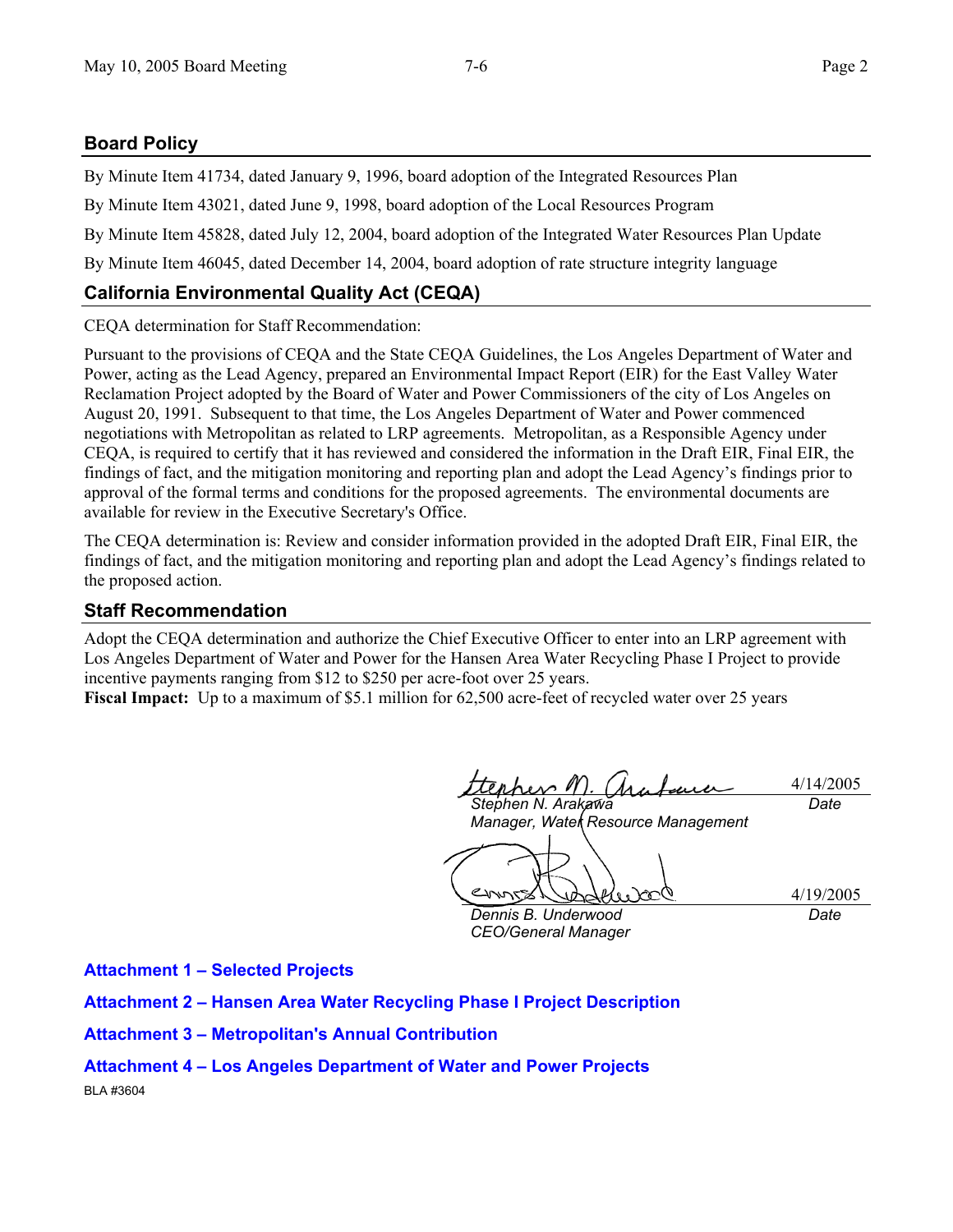# **Selected Projects**

| <b>Project Title</b>                                     | <b>Member Agency</b>                             | <b>Project Type</b> | <b>Ultimate Yield</b><br>(AFY) |  |
|----------------------------------------------------------|--------------------------------------------------|---------------------|--------------------------------|--|
| Tapo Canyon WTP                                          | Calleguas MWD                                    | <b>GW</b>           | 1,445                          |  |
| RW Pipeline Reach 16                                     | Eastern MWD                                      | <b>RW</b>           | 820                            |  |
| <b>RW Distribution Line Extension</b>                    | Las Virgenes MWD                                 | <b>RW</b>           | 225                            |  |
| RW Distribution Line Extension - Malibu Golf Course      | Las Virgenes MWD / Calleguas MWD                 | <b>RW</b>           | 300                            |  |
| <b>Hansen Area Water Recycling Project</b>               | <b>Los Angeles Department of Water and Power</b> | <b>RW</b>           | 3,665                          |  |
| South Valley Water Recycling Project                     | Los Angeles Department of Water and Power        | <b>RW</b>           | 1,000                          |  |
| Sepulveda Basin Water Recycling Project Phase IV         | Los Angeles Department of Water and Power        | <b>RW</b>           | 546                            |  |
| <b>IRWD Recycled Water System Upgrade</b>                | Municipal Water District of Orange County        | <b>RW</b>           | 8,500                          |  |
| Groundwater Replenishment System                         | Municipal Water District of Orange County        | <b>RW</b>           | 31,000                         |  |
| Pomona Well #37                                          | Three Valleys MWD                                | <b>GW</b>           | 1,100                          |  |
| City of Industry Regional Recycled Water Project         | Three Valleys MWD                                | <b>RW</b>           | 8,867                          |  |
| Wells #7&8- NF Water Treatment Facility                  | Torrance                                         | <b>GW</b>           | 5,189                          |  |
| Direct Reuse Phase IIA                                   | <b>Upper San Gabriel Valley MWD</b>              | <b>RW</b>           | 2,258                          |  |
|                                                          |                                                  | <b>Total</b>        | 64,915                         |  |
| RW:<br>Recycled Water                                    |                                                  |                     |                                |  |
| Groundwater Recovery<br>GW:                              |                                                  |                     |                                |  |
| MWD: Municipal Water District<br>AFY: Acre-feet per year |                                                  |                     |                                |  |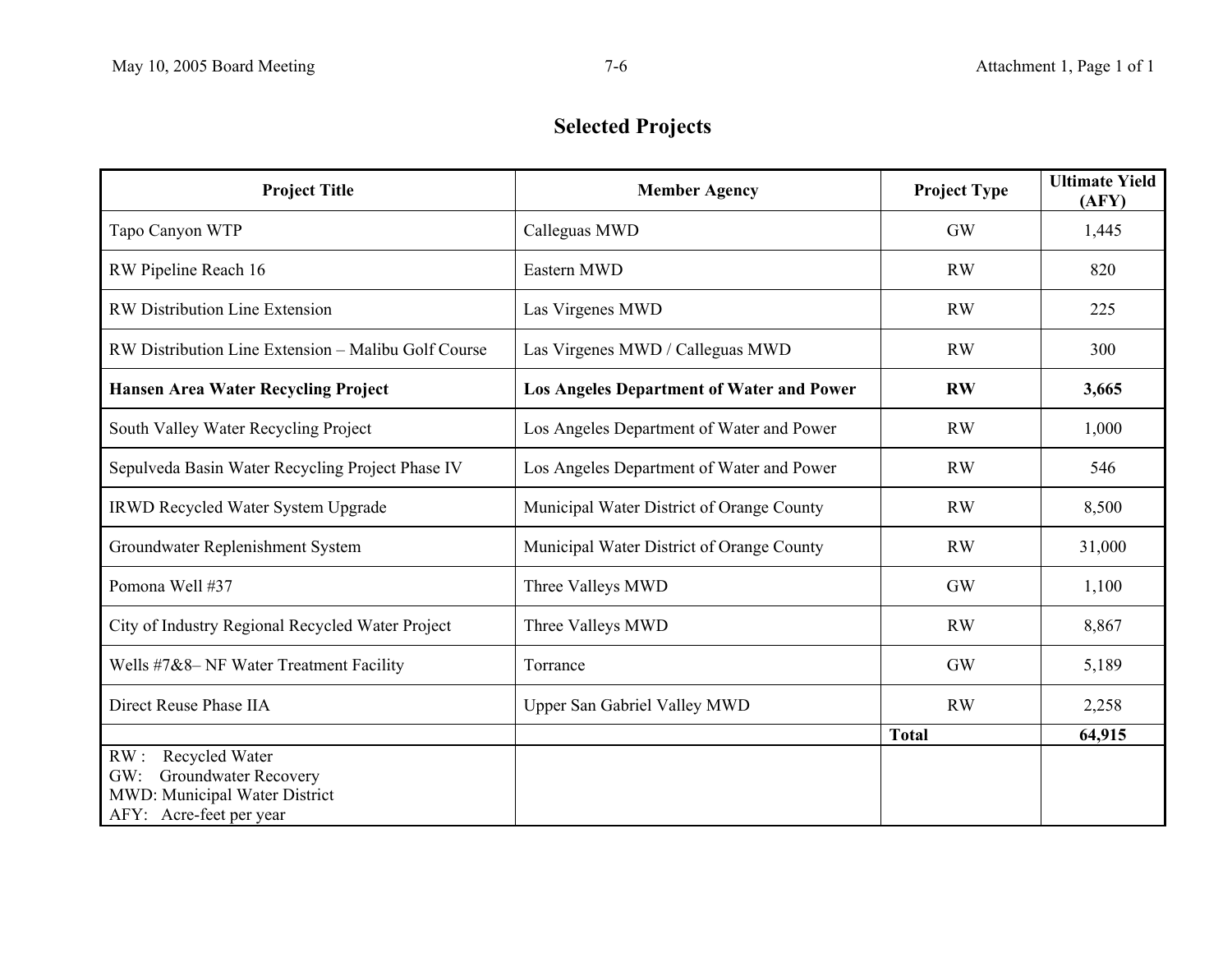# **Hansen Area Water Recycling Phase I Project Description**

### **Overview**

Los Angeles Department of Water and Power's proposed 3,665 acre-feet per year project was one of the 13 projects selected last year under Metropolitan's competitive LRP solicitation. Subsequently, LADWP divided the project into two phases (Phase I with capacity of 2,500 acre-feet per year and Phase II with a capacity of 1,165 acre-feet per year) to expedite construction.

The Hansen Area Water Recycling Project Phase I (Project) will deliver recycled water to the Valley Generating Station, which will use the recycled water for cooling purposes. The Project may also deliver recycled water to future customers developed along the Project's proposed pipeline.

#### Source of Project Water

The Project will increase recycled water deliveries from the Donald C. Tillman Water Reclamation Plant, which is owned and operated by the city of Los Angeles, Bureau of Sanitation. The Tillman Plant is located in Van Nuys. Tertiary treated effluent will be delivered to the Project via the existing Balboa Pump Station, which is located adjacent to the Tillman Plant. Total lift is roughly 250 feet at a distance of about 10 miles.

### **Project Facilities**

The Phase I Project includes installation of about 2,000 feet of 30-inch diameter pipeline and a new seven-million-gallon storage tank that connects to the existing East Valley Project pipeline. The new tank will be built on the site of an old existing oil fuel tank that will be demolished. The Balboa Pump Station, the existing pipelines, and future Phase II facilities are not part of the Phase I Project. Figure 1 shows the Phase I Project facilities.

### Points of Connection

Project facilities terminate at the point of connection to:

- Each end user and existing pipelines
- Any discharge points into the storm drain
- Pipelines conveying water to groundwater recharge basins
- Existing LADWP recycled water pipeline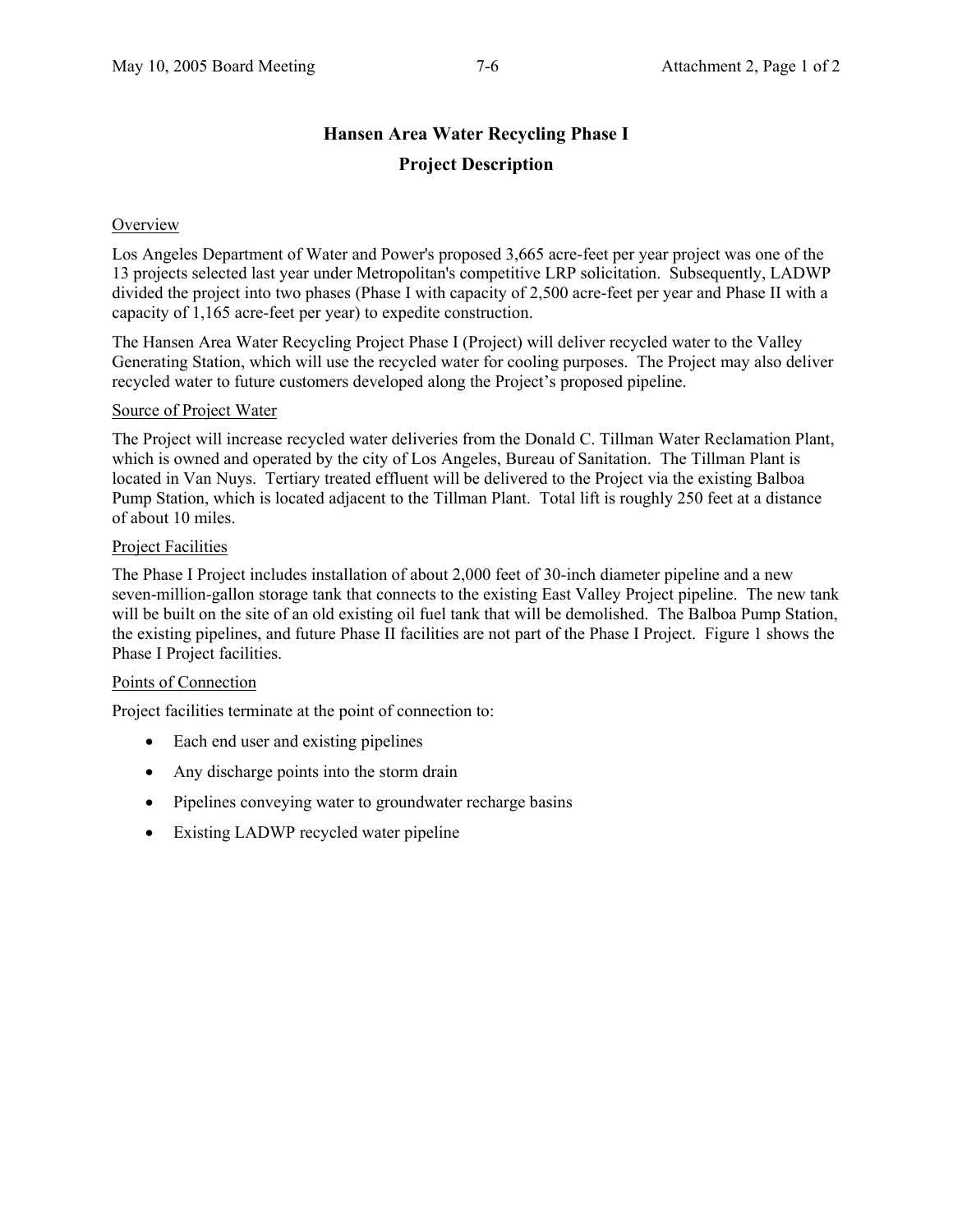

HANSEN AREA WATER RECYCLING PROJECT - PHASE I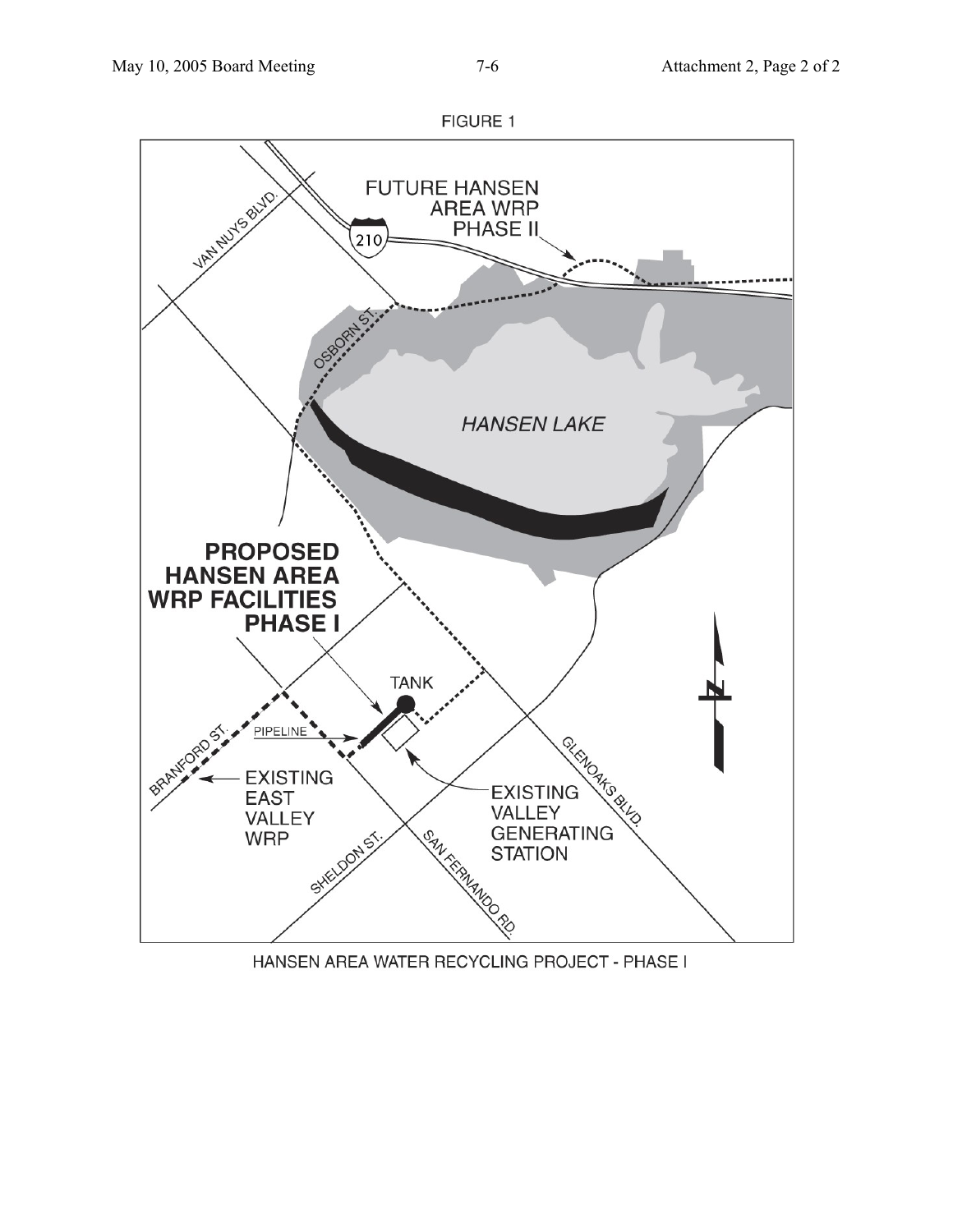| <b>Fiscal Year End</b> | <b>LRP</b> Contribution<br>(S/AF) | <b>Scheduled Annual</b><br>Production<br>(AF) | <b>Scheduled Annual</b><br>Contribution<br>$(\$)$ |  |
|------------------------|-----------------------------------|-----------------------------------------------|---------------------------------------------------|--|
| 2005                   | 250                               | 2,500                                         | 625,000                                           |  |
| 2006                   | 127                               | 2,500                                         | 317,500                                           |  |
| 2007                   | 28                                | 2,500                                         | 70,000                                            |  |
| 2008                   | 12                                | 2,500                                         | 30,000                                            |  |
| 2009                   | 16                                | 2,500                                         | 40,000                                            |  |
| 2010                   | 21                                | 2,500                                         | 52,500                                            |  |
| 2011                   | 26                                | 2,500                                         | 65,000                                            |  |
| 2012                   | 31                                | 2,500                                         | 77,500                                            |  |
| 2013                   | 36                                | 2,500                                         | 90,000                                            |  |
| 2014                   | 42                                | 2,500                                         | 105,000                                           |  |
| 2015                   | 48                                | 2,500                                         | 120,000                                           |  |
| 2016                   | 54                                | 2,500                                         | 135,000                                           |  |
| 2017                   | 60                                | 2,500                                         | 150,000                                           |  |
| 2018                   | 66                                | 2,500                                         | 165,000                                           |  |
| 2019                   | 73                                | 2,500                                         | 182,500                                           |  |
| 2020                   | 80                                | 2,500                                         | 200,000                                           |  |
| 2021                   | 88                                | 2,500                                         | 220,000                                           |  |
| 2022                   | 95                                | 2,500                                         | 237,500                                           |  |
| 2023                   | 103                               | 2,500                                         | 257,500                                           |  |
| 2024                   | 111                               | 2,500                                         | 277,500                                           |  |
| 2025                   | 120                               | 2,500                                         | 300,000                                           |  |
| 2026                   | 129                               | 2,500                                         | 322,500                                           |  |
| 2027                   | 138                               | 2,500                                         | 345,000                                           |  |
| 2028                   | 148                               | 2,500                                         | 370,000                                           |  |
| 2029                   | 158                               | 2,500                                         | 395,000                                           |  |
|                        |                                   | Total                                         | 5,150,000                                         |  |

# **Metropolitan's Annual Contribution**